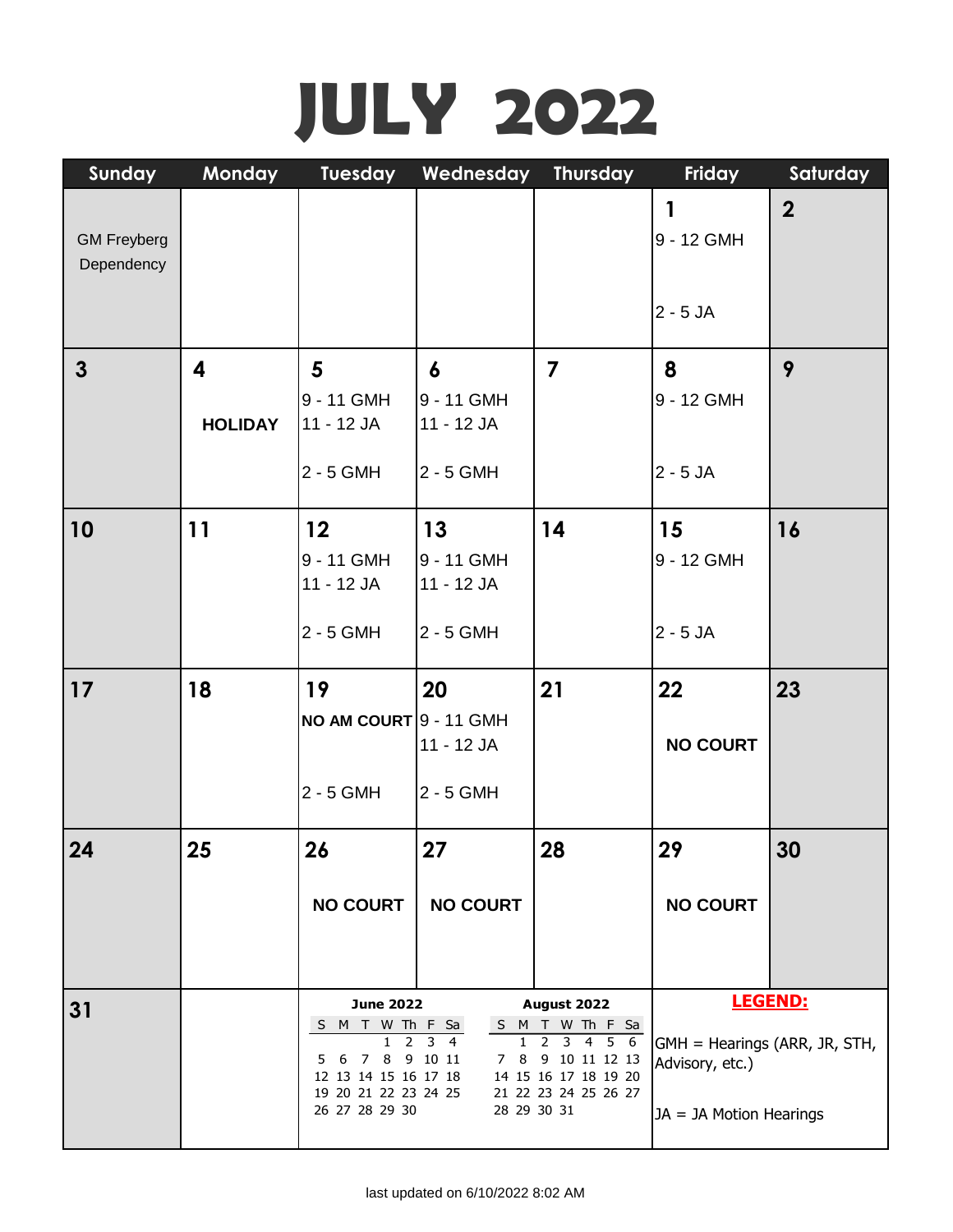# **AUGUST 2022**

| Sunday             | <b>Monday</b> | <b>Tuesday</b>                               | Wednesday       | <b>Thursday</b>                                                  | Friday                        | Saturday         |
|--------------------|---------------|----------------------------------------------|-----------------|------------------------------------------------------------------|-------------------------------|------------------|
|                    | 1             | $\mathbf 2$                                  | $\mathbf{3}$    | 4                                                                | $5\phantom{1}$                | $\boldsymbol{6}$ |
| <b>GM Freyberg</b> |               |                                              |                 |                                                                  | 9 - 12 GMH                    |                  |
| Dependency         |               | <b>NO COURT</b>                              | <b>NO COURT</b> |                                                                  |                               |                  |
|                    |               |                                              |                 |                                                                  | $2 - 5$ JA                    |                  |
|                    |               |                                              |                 |                                                                  |                               |                  |
| $\overline{7}$     | 8             | 9                                            | 10              | 11                                                               | 12                            | 13               |
|                    |               | 9 - 11 GMH                                   | 9 - 11 GMH      |                                                                  | 9 - 12 GMH                    |                  |
|                    |               | 11 - 12 JA                                   | 11 - 12 JA      |                                                                  |                               |                  |
|                    |               |                                              |                 |                                                                  |                               |                  |
|                    |               | $2 - 5$ GMH                                  | 2 - 5 GMH       |                                                                  | $2 - 5$ JA                    |                  |
| 14                 | 15            | 16                                           | 17              | 18                                                               | 19                            | 20               |
|                    |               | 9 - 11 GMH                                   | 9 - 11 GMH      |                                                                  |                               |                  |
|                    |               | 11 - 12 JA                                   | 11 - 12 JA      |                                                                  | <b>NO COURT</b>               |                  |
|                    |               |                                              |                 |                                                                  |                               |                  |
|                    |               | $2 - 5$ GMH                                  | 2 - 5 GMH       |                                                                  |                               |                  |
| 21                 | 22            | 23                                           | 24              | 25                                                               | 26                            | 27               |
|                    |               | 9 - 11 GMH                                   | 9 - 11 GMH      |                                                                  | 9 - 12 GMH                    |                  |
|                    |               | 11 - 12 JA                                   | 11 - 12 JA      |                                                                  |                               |                  |
|                    |               | 2 - 5 GMH                                    |                 |                                                                  | $2 - 5$ JA                    |                  |
|                    |               |                                              | 2 - 5 GMH       |                                                                  |                               |                  |
| 28                 | 29            | 30                                           | 31              |                                                                  |                               |                  |
|                    |               | 9 - 11 HRG                                   |                 |                                                                  |                               |                  |
|                    |               | 11 - 12 JA                                   | <b>NO COURT</b> |                                                                  |                               |                  |
|                    |               |                                              |                 |                                                                  |                               |                  |
|                    |               | $1:15$ SH<br>$2 - 5$ HRG                     |                 |                                                                  |                               |                  |
|                    |               | <b>July 2022</b>                             |                 | September 2022                                                   |                               | LEGEND:          |
|                    |               | S M T W Th F Sa                              |                 | S M T W Th F Sa<br>$\overline{2}$ $\overline{3}$<br>$\mathbf{1}$ | GMH = Hearings (ARR, JR, STH, |                  |
|                    |               | 4 5 6 7<br>3                                 | 8<br>- 9<br>4 5 | 8<br>9 10<br>6 7                                                 | Advisory, etc.)               |                  |
|                    |               | 10 11 12 13 14 15 16<br>17 18 19 20 21 22 23 |                 | 11 12 13 14 15 16 17<br>18 19 20 21 22 23 24                     |                               |                  |
|                    |               | 24 25 26 27 28 29 30<br>31                   |                 | 25 26 27 28 29 30                                                | $JA = JA$ Motion Hearings     |                  |
|                    |               |                                              |                 |                                                                  |                               |                  |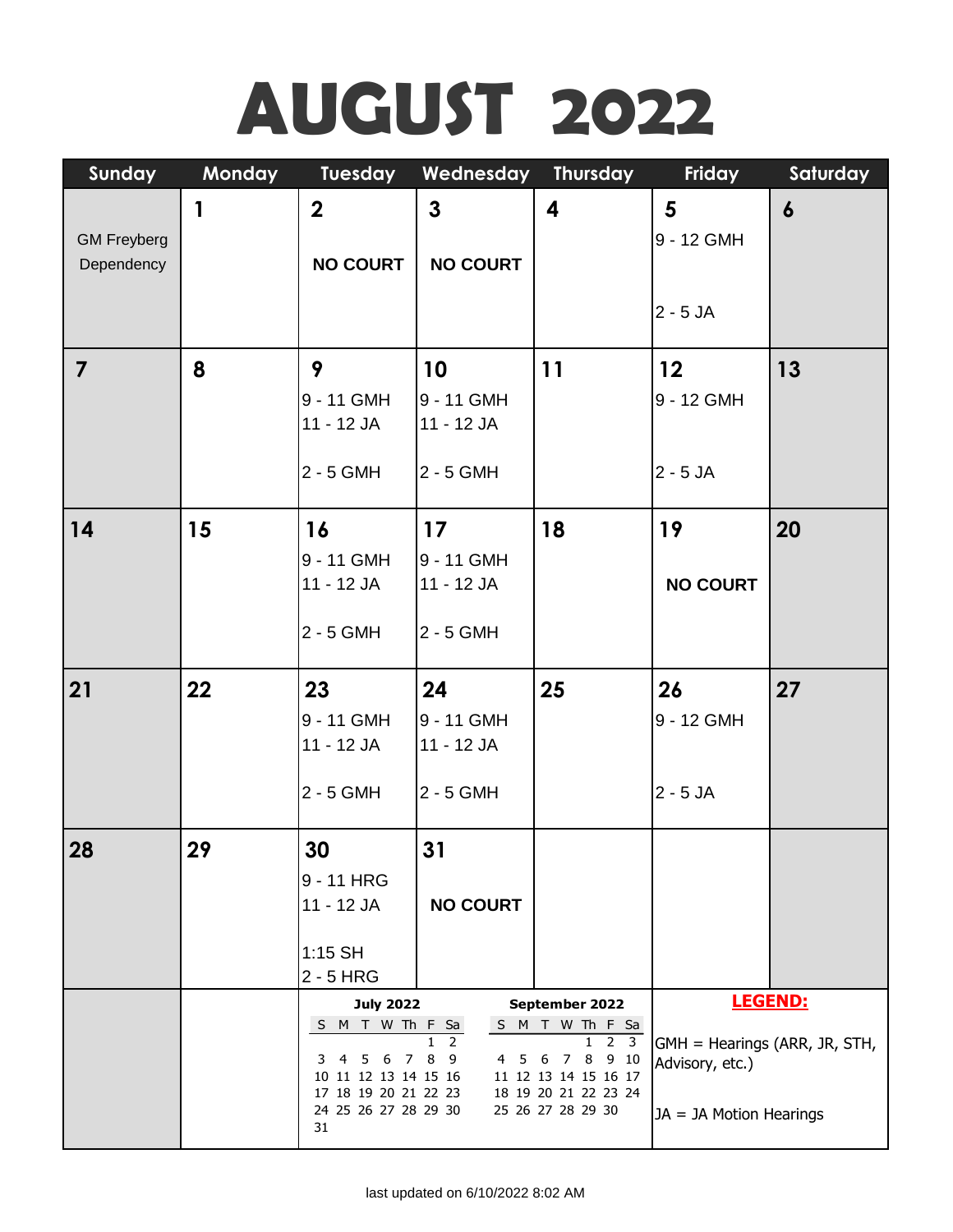## **SEPTEMBER 2022**

| Sunday             | Monday         | Tuesday                                                      | Wednesday       | <b>Thursday</b>                              | Friday                        | Saturday       |
|--------------------|----------------|--------------------------------------------------------------|-----------------|----------------------------------------------|-------------------------------|----------------|
|                    |                |                                                              |                 | 1                                            | $\overline{2}$                | $\mathbf{3}$   |
| <b>GM Freyberg</b> |                |                                                              |                 |                                              |                               |                |
| Dependency         |                |                                                              |                 |                                              | <b>NO COURT</b>               |                |
|                    |                |                                                              |                 |                                              |                               |                |
|                    |                |                                                              |                 |                                              |                               |                |
| 4                  | $5\phantom{.}$ | $\boldsymbol{6}$                                             | $\overline{7}$  | 8                                            | 9                             | 10             |
|                    |                | 9 - 11 GMH                                                   | 9 - 11 GMH      |                                              | 9 - 12 GMH                    |                |
|                    | <b>HOLIDAY</b> | 11 - 12 JA                                                   | 11 - 12 JA      |                                              |                               |                |
|                    |                | 2 - 5 GMH                                                    | 2 - 5 GMH       |                                              | $2 - 5$ JA                    |                |
|                    |                |                                                              |                 |                                              |                               |                |
| 11                 | 12             | 13                                                           | 14              | 15                                           | 16                            | 17             |
|                    |                | 9 - 11 GMH                                                   | 9 - 11 GMH      |                                              |                               |                |
|                    |                | 11 - 12 JA                                                   | 11 - 12 JA      |                                              | <b>NO COURT</b>               |                |
|                    |                | 2 - 5 GMH                                                    | 2 - 5 GMH       |                                              |                               |                |
|                    |                |                                                              |                 |                                              |                               |                |
| 18                 | 19             | 20                                                           | 21              | 22                                           | 23                            | 24             |
|                    |                |                                                              |                 |                                              |                               |                |
|                    |                | <b>NO COURT</b>                                              | <b>NO COURT</b> |                                              | <b>NO COURT</b>               |                |
|                    |                |                                                              |                 |                                              |                               |                |
|                    |                |                                                              |                 |                                              |                               |                |
| 25                 | 26             | 27                                                           | 28              | 29                                           | 30                            |                |
|                    |                | 9 - 11 GMH                                                   | 9 - 11 GMH      |                                              | 9 - 12 GMH                    |                |
|                    | <b>HOLIDAY</b> | 11 - 12 JA                                                   | 11 - 12 JA      |                                              |                               |                |
|                    |                | 2 - 5 GMH                                                    | 2 - 5 GMH       |                                              | $2 - 5$ JA                    |                |
|                    |                |                                                              |                 |                                              |                               |                |
|                    |                | August 2022                                                  |                 | October 2022<br>S M T W Th F Sa              |                               | <b>LEGEND:</b> |
|                    |                |                                                              |                 |                                              |                               |                |
|                    |                | S M T W Th F Sa<br>2<br>1                                    | 3 4 5 6         | $\mathbf{1}$                                 | GMH = Hearings (ARR, JR, STH, |                |
|                    |                | 8 <sup>1</sup><br>9 10 11 12 13<br>7<br>14 15 16 17 18 19 20 |                 | 2 3 4 5 6<br>7 8<br>9 10 11 12 13 14 15      | Advisory, etc.)               |                |
|                    |                | 21 22 23 24 25 26 27<br>28 29 30 31                          |                 | 16 17 18 19 20 21 22<br>23 24 25 26 27 28 29 | JA = JA Motion Hearings       |                |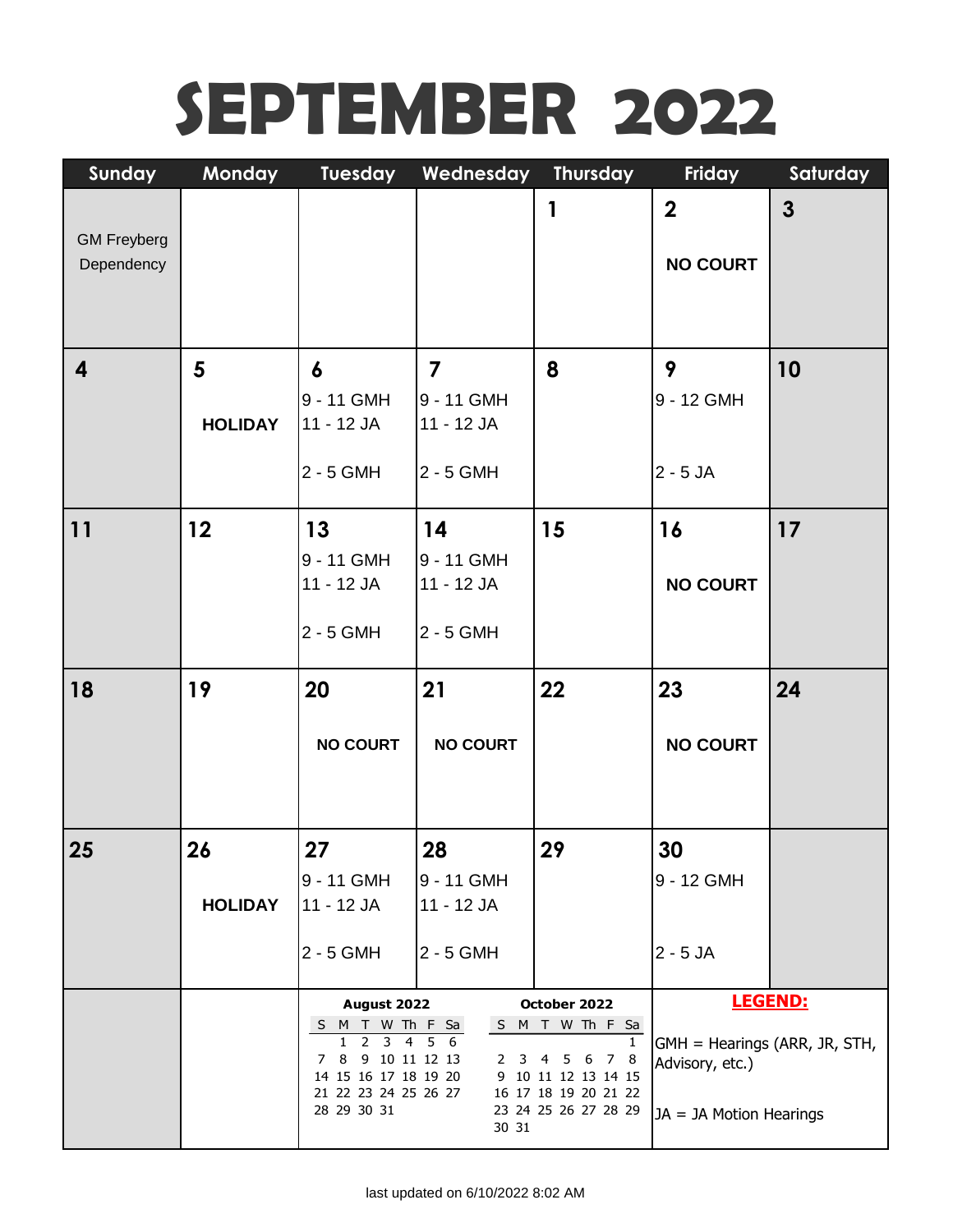## **OCTOBER 2022**

| Sunday                           | <b>Monday</b> | Tuesday                                                                                                                     | Wednesday                                                | <b>Thursday</b>                                                                                                                                     | Friday                                                                      | Saturday       |
|----------------------------------|---------------|-----------------------------------------------------------------------------------------------------------------------------|----------------------------------------------------------|-----------------------------------------------------------------------------------------------------------------------------------------------------|-----------------------------------------------------------------------------|----------------|
| <b>GM Freyberg</b><br>Dependency |               |                                                                                                                             |                                                          |                                                                                                                                                     |                                                                             | 1              |
| $\overline{2}$                   | $\mathbf{3}$  | $\overline{\mathbf{4}}$<br>9 - 11 GMH<br>11 - 12 JA<br>2 - 5 GMH                                                            | 5<br><b>HOLIDAY</b>                                      | $\boldsymbol{6}$                                                                                                                                    | $\overline{7}$<br>9 - 12 GMH<br>$2 - 5$ JA                                  | 8              |
| 9                                | 10            | 11<br>9 - 11 GMH<br>11 - 12 JA<br>2 - 5 GMH                                                                                 | 12<br>9 - 11 GMH<br>11 - 12 JA<br>2 - 5 GMH              | 13                                                                                                                                                  | 14<br><b>NO COURT</b>                                                       | 15             |
| <b>16</b>                        | 17            | 18<br>9 - 11 GMH<br>11 - 12 JA<br>$2 - 5$ GMH                                                                               | 19<br>9 - 11 GMH<br>11 - 12 JA<br>2 - 5 GMH              | 20                                                                                                                                                  | 21<br>9 - 12 GMH<br>$2 - 5$ JA                                              | 22             |
| 23                               | 24            | 25<br><b>NO COURT</b>                                                                                                       | 26<br><b>NO COURT</b>                                    | 27                                                                                                                                                  | 28<br><b>NO COURT</b>                                                       | 29             |
| 30                               | 31            | September 2022<br>S M T W Th F Sa<br>5 6 7 8 9 10<br>4<br>11 12 13 14 15 16 17<br>18 19 20 21 22 23 24<br>25 26 27 28 29 30 | $\overline{2}$<br>$\overline{\mathbf{3}}$<br>27 28 29 30 | November 2022<br>S M T W Th F Sa<br>$2 \quad 3 \quad 4 \quad 5$<br>$\mathbf{1}$<br>6 7 8 9 10 11 12<br>13 14 15 16 17 18 19<br>20 21 22 23 24 25 26 | GMH = Hearings (ARR, JR, STH,<br>Advisory, etc.)<br>JA = JA Motion Hearings | <b>LEGEND:</b> |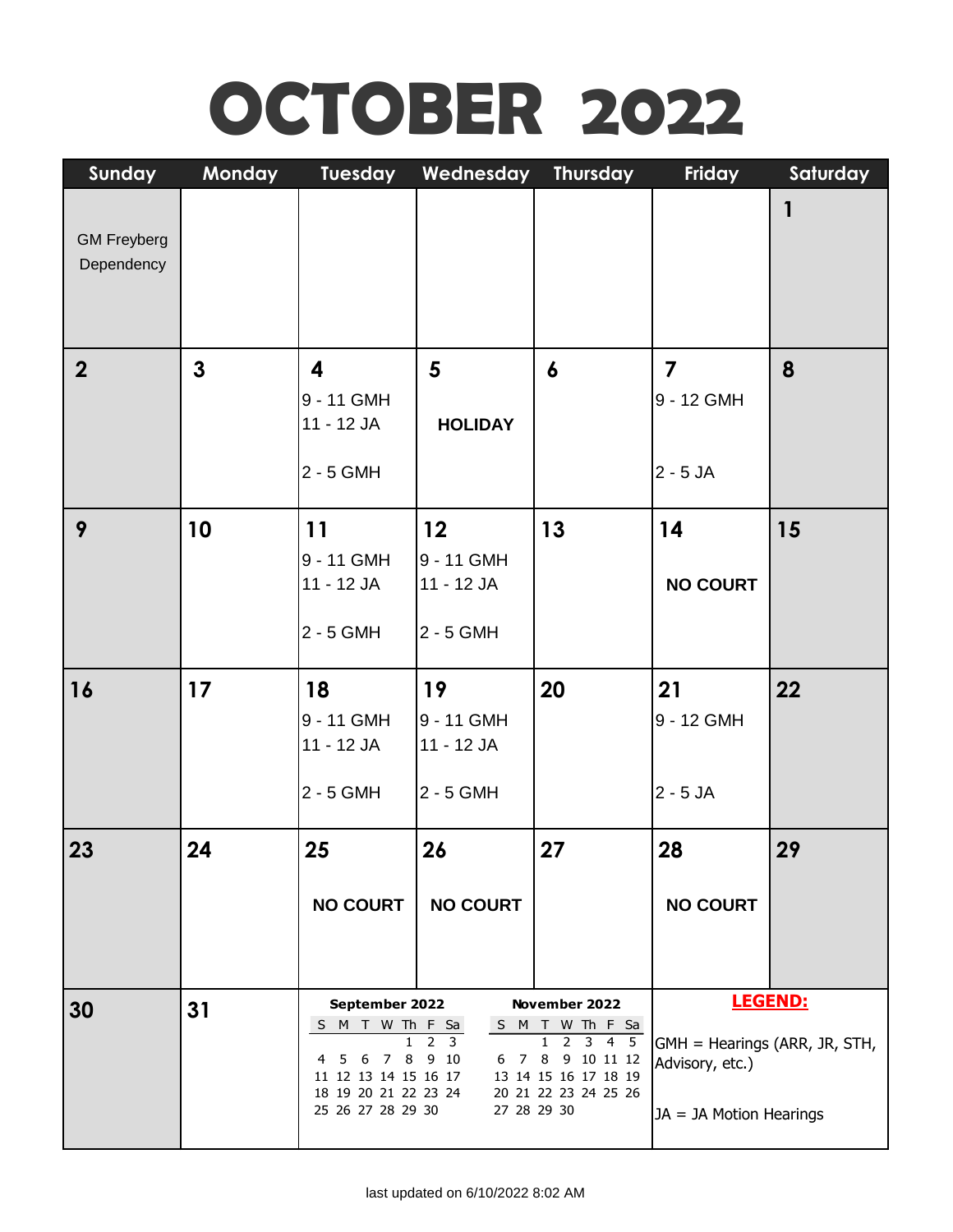# **NOVEMBER 2022**

| Sunday             | <b>Monday</b>  | Tuesday                                               | Wednesday                | <b>Thursday</b>                                          | Friday                        | Saturday |
|--------------------|----------------|-------------------------------------------------------|--------------------------|----------------------------------------------------------|-------------------------------|----------|
| <b>GM Freyberg</b> |                | 1                                                     | $\overline{2}$           | 3                                                        | $\overline{\mathbf{4}}$       | 5        |
| Dependency         |                | <b>NO COURT</b>                                       | <b>NO COURT</b>          |                                                          | <b>NO COURT</b>               |          |
| $\boldsymbol{6}$   | $\overline{7}$ | 8                                                     | 9                        | 10                                                       | 11                            | 12       |
|                    |                | <b>NO COURT</b>                                       | <b>NO COURT</b>          |                                                          | <b>HOLIDAY</b>                |          |
| 13                 | 14             | 15                                                    | 16                       | 17                                                       | 18                            | 19       |
|                    |                | 9 - 11 GMH<br>11 - 12 JA                              | 9 - 11 GMH<br>11 - 12 JA |                                                          | <b>NO COURT</b>               |          |
|                    |                | 2 - 5 GMH                                             | 2 - 5 GMH                |                                                          |                               |          |
| 20                 | 21             | 22                                                    | 23                       | 24                                                       | 25                            | 26       |
|                    |                | 9 - 11 GMH<br>11 - 12 JA                              | 9 - 11 GMH<br>11 - 12 JA | <b>HOLIDAY</b>                                           | <b>HOLIDAY</b>                |          |
|                    |                | 2 - 5 GMH                                             | <b>NO PM COURT</b>       |                                                          |                               |          |
| 27                 | 28             | 29                                                    | 30                       |                                                          |                               |          |
|                    |                | 9 - 11 GMH                                            | 9 - 11 GMH               |                                                          |                               |          |
|                    |                | 11 - 12 JA                                            | 11 - 12 JA               |                                                          |                               |          |
|                    |                | 2 - 5 GMH                                             | 2 - 5 GMH                |                                                          |                               |          |
|                    |                | October 2022                                          |                          | December 2022                                            |                               | LEGEND:  |
|                    |                | M T W Th F Sa<br>S.                                   | 1                        | S M T W Th F Sa<br>2 <sub>3</sub><br>1                   | GMH = Hearings (ARR, JR, STH, |          |
|                    |                | 6<br>2<br>3<br>4<br>5<br>10 11 12 13 14 15<br>9       | 8<br>7<br>5<br>4         | 8<br>9 10<br>6<br>$\overline{7}$<br>11 12 13 14 15 16 17 | Advisory, etc.)               |          |
|                    |                | 16 17 18 19 20 21 22<br>23 24 25 26 27 28 29<br>30 31 |                          | 18 19 20 21 22 23 24<br>25 26 27 28 29 30 31             | JA = JA Motion Hearings       |          |